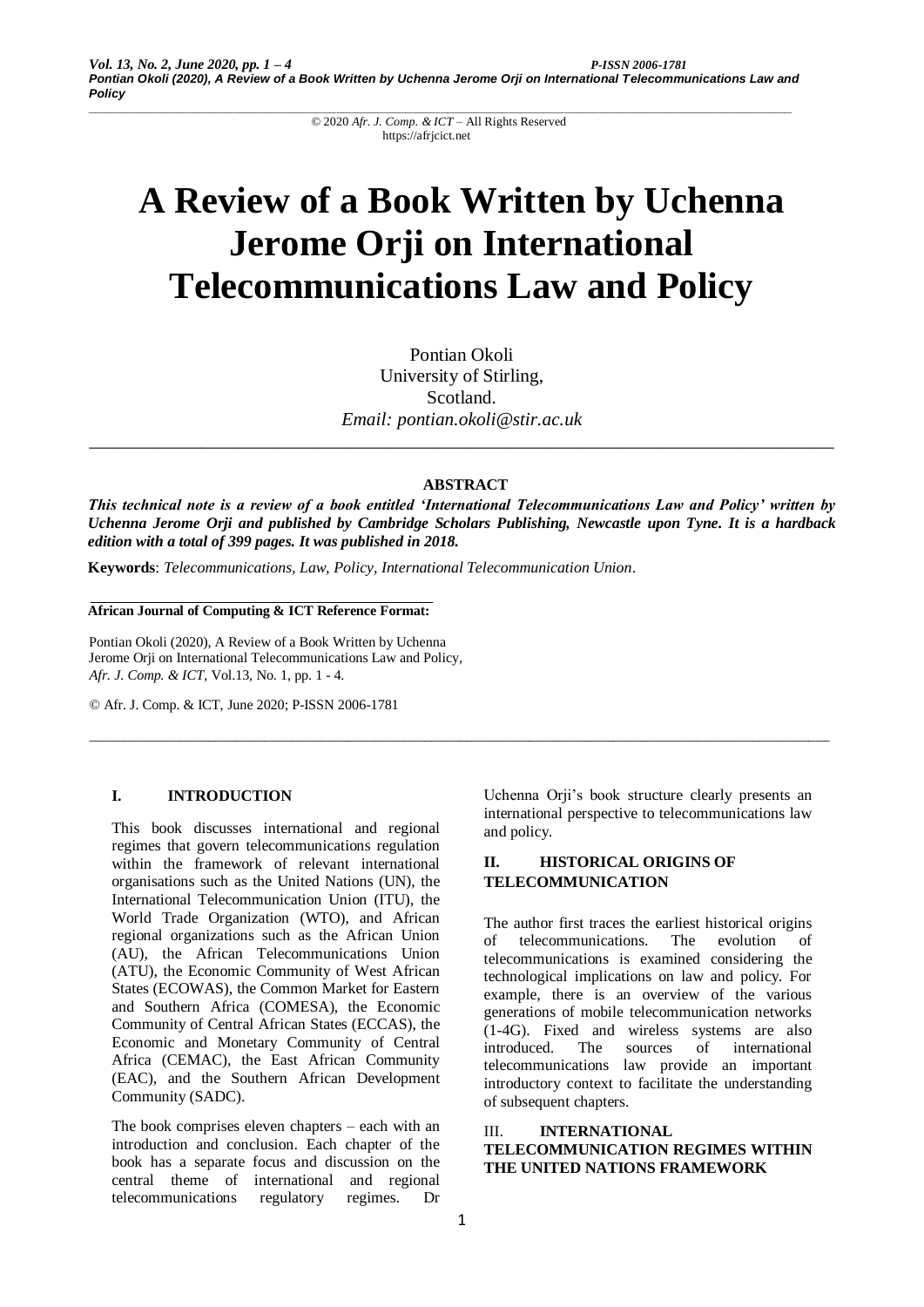*\_*

© 2020 *Afr. J. Comp. & ICT* – All Rights Reserved https://afrjcict.net

*\_\_\_\_\_\_\_\_\_\_\_\_\_\_\_\_\_\_\_\_\_\_\_\_\_\_\_\_\_\_\_\_\_\_\_\_\_\_\_\_\_\_\_\_\_\_\_\_\_\_\_\_\_\_\_\_\_\_\_\_\_\_\_\_\_\_\_\_\_\_\_\_\_\_\_\_\_\_\_\_\_\_\_\_\_\_\_\_\_\_\_\_\_\_\_\_\_\_\_\_\_*

The second chapter provides a discussion on international telecommunication regimes within the UN framework with respect to the law of the sea such as the UN Convention on the Law of the Sea (UNCLOS), the Convention for the Protection of Telegraph Cables and the Convention on the Continental Shelf) and international space law (such as the Outer Space Treaty). In the context of UNCLOS, the author argues that all States that are connected by submarine cables should establish adequate measures including penal sanctions to deter intentional damage to cables laid in areas of the territorial seas that are subject the jurisdiction of States.<sup>1</sup> Otherwise, it would be challenging to ensure perpetrators of crimes are brought to justice. In this regard, the argument to go beyond what the author contends to be the rather limited application of universal jurisdiction of UNCLOS is a good precursor to his discussion on the Outer Space Treaty. $^2$  The critique of this treaty (for example, regarding the consequences of 'orbital debris' and definitional inadequacies) is insightful.

## **IV. REAL-WORLD IMPLICATIONS FROM AN INSTITUTIONAL STANDPOINT**

Chapters three and four provide important insights into real-word implications from an institutional standpoint. This chapter discusses the ITU and the obligations of Member States, particularly to ensure the sanctity of international telecommunications under the relevant legal regime. These include obligations concerning installation and operation of telecommunication or radio services. There is an illuminating discussion of the no-harm obligation to international law principles on State responsibility.<sup>3</sup> However, it is chapter four that arguably provides even better engagement with respect to the institutional framework and implications for international telecommunications law. Chapter four, in discussing the International Telecommunication Regulations (ITRs), examines the proposals of various State parties to the ITRs during its review in 2012. This examination provides insights into the socio-political underpinnings of certain national policies concerning international telecommunications. The author also identifies major factors that influenced the proposals of Member States to include concerns over the United States' perceived dominance of the multistakeholder Internet governance structure at the time, concerns over the perceived Internet governance agendas of countries such as China,

Russia and the Arab countries, and questions on the relevance of the ITRs for global telecommunications governance in contemporary times. Such factors, the author contends, were to a large extent responsible for impeding consensus on the 2012 ITRs. The lack of consensus at the World Conference on International Telecommunications (WCIT) notwithstanding, the author argues that disagreements at the international level are not new and "Internet governance issues would continue to remain a source of contention amongst ITU Member States".<sup>4</sup> These views provide a helpful foundation for the next chapter.

#### **V. PROVISIONS OF INTERNATIONAL TELECOMMUNICATION REGULATIONS AND VIEWS OF SOME MEMBER STATES OF INTERNATIONAL TELECOMMUNICATION UNION**

In chapter five, the author builds on the discussions earlier provided in chapter four. Thus, while analysing several provisions of the 2012 ITRs, he also revisits arguments made by some Member States at the WCIT. There were some important opposing views by the United States, for example, regarding the obligation on States to ensure the security of international telecommunication networks,<sup>5</sup> and the inclusion of spam control provisions.<sup>6</sup> The United States had security concerns and contended that the ITU and the ITRs were not the appropriate venue or framework respectively. Further discussions then provide practical insights into the political and international security influences on the United States position. Robust efforts are made to present a balanced scholarly analysis with a presentation of criticisms by other scholars including the author.<sup>7</sup>

In this regard, Dr Orji demonstrates the awareness to go beyond the major views and consider certain wider implications; "the ITU may provide a broader platform that will accommodate the perceived interests of developing countries that are opposed to the Council of Europe's Convention on Cybercrime".<sup>8</sup> Thus, there could be a real possibility of attaining a global cybersecurity regime. However, there is a need to first address the dualism of the ITR framework where countries are bound by the 2012 ITRs or the 1988 ITRSs (if they have not accepted the former). The author further argues that

<sup>1</sup>  $<sup>1</sup>$  Pp 37-39 of the book.</sup>

 $^{2}P$  45.

 $3$  P 73-74.

<sup>-</sup>4 P 127.

 $<sup>5</sup>$  Art 5A of the ITRs 2012.</sup>

 $6$  Art 5B of the ITRs 2012.

 $7$  P 149-154.

<sup>8</sup> P 151.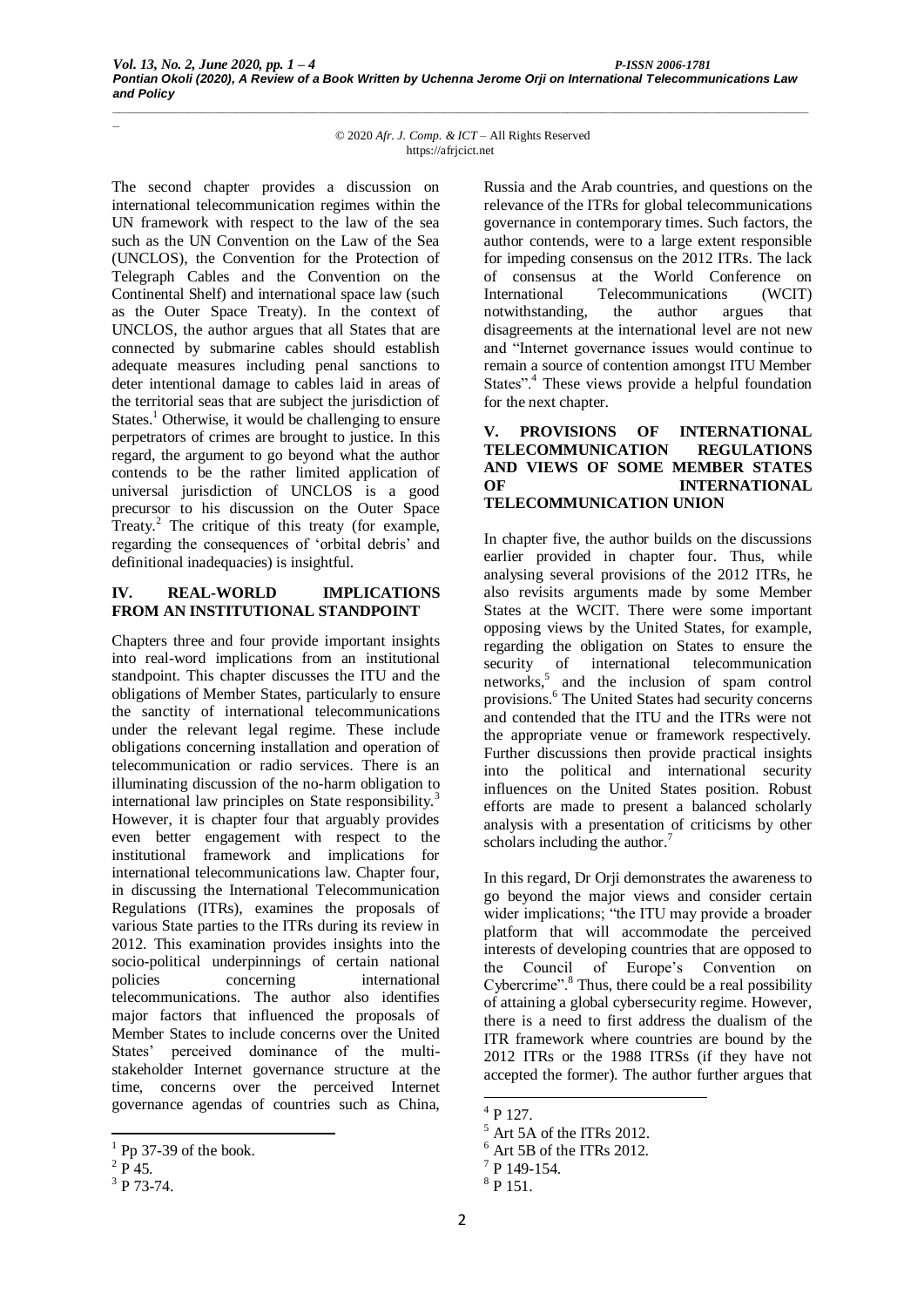*\_*

© 2020 *Afr. J. Comp. & ICT* – All Rights Reserved https://afrjcict.net

*\_\_\_\_\_\_\_\_\_\_\_\_\_\_\_\_\_\_\_\_\_\_\_\_\_\_\_\_\_\_\_\_\_\_\_\_\_\_\_\_\_\_\_\_\_\_\_\_\_\_\_\_\_\_\_\_\_\_\_\_\_\_\_\_\_\_\_\_\_\_\_\_\_\_\_\_\_\_\_\_\_\_\_\_\_\_\_\_\_\_\_\_\_\_\_\_\_\_\_\_\_*

the fragmenting effects of such dualism may be addressed if Member Sates use the ITRs' special arrangements regime to negotiate mutual bilateral or multilateral telecommunication agreements that will mitigate its perceived effects on international business conditions and practices in the telecommunications industry.

## **VI. EXPLORATION OF GLOBAL AND HARMONISED EFFORTS CONCERNING TELECOMMUNICATIONS LAW AND POLICY**

The theme of exploring global or harmonised efforts concerning telecommunications law and policy continues in chapter six. In this chapter, the author argues that the Radio Regulations remain relevant.<sup>9</sup> Arguably, it took the dramatic but unfortunate sinking of the Titanic to reconsider the inability to reach a consensus during the Berlin Conference of 1906 with respect to the intercommunication of radio systems.<sup>10</sup>

### **VII. TELECOMMUNICATIONS REGULATORY REGIME WITHIN THE CONTEXT OF GENERAL INTERNATIONAL AGREEMENT**

In chapter seven, the author discusses the WTO's telecommunications regulatory regime within the context of the General Agreement on Trade in Services (GATS). The GATS, inspired by the General Agreement on Tariffs and Trade (GATT), came into force in 1995 and has promoted trade and development partly through a liberalisation of relevant policies. However, such international policies do not always guarantee an application on national levels as countries can also regulate the supply of services. In this context, the author examines the domestic framework of some countries including the United States, the United Kingdom and Nigeria with a view to exploring how relevant WTO agreements may be given effect on a direct<sup>11</sup> or indirect basis.<sup>12</sup>

#### VIII. AFRICAN PERSPECTIVE ON INTERNATIONAL TELECOMMUNICATIONS LAW AND POLICY

Dr Orji introduces a robust African perspective in chapter eight. In examining telecommunications policies within relevant legal and institutional frameworks such as the AU, he considers the challenges that should be overcome if Africa is to leverage its unprecedented growth in the penetration of mobile telecommunications. The AU<br>Commission's telecommunications regulation Commission's telecommunications harmonisation initiatives include the AU Division of Information Society, the Reference Framework for the Harmonization of Telecommunication and ICT Policies and Regulation in Africa, the Comprehensive Continental ICT Strategy for Africa, and the New Partnership for Africa's Development's (NEPAD) Protocol on High Level Policy and Regulatory Framework Broadband ICT Infrastructure for Eastern and Southern Africa (Kigali Protocol). He identifies the impediments to harmonisation in Africa. It is a striking observation that the sub-regional bodies do not necessarily support harmonisation – an argument that holds true for other areas of law that have international elements. While an effective integration of "other African sub-regional intergovernmental institutions" would help, $^{13}$  the author may have gone further to examine how such integration can be attained if the AU is unable to provide effective coordination of sub-regional efforts.<sup>14</sup> A sanctions regime may gain traction only slowly or be of rather limited effect. This possibility does not detract from the persuasive arguments presented because they not only factor in the challenges that exist, but also contextualise the current potential to attain significant harmonisation in Africa. The discussion on the African perspective is consolidated in chapter nine which arguably illustrates (through the ATU, the United Nations Economic Commission for Africa etc) that the major challenge which African countries face is not the existence of international organisations or initiatives, but ensuring effectiveness of such initiatives by providing adequate logistical and financial support underpinned by expertise.

#### **IX. TELECOMMUNICATION REGIMES OF THE ECONOMIC COMMISSION OF WEST AFRICAN STATES (ECOWAS)**

Chapter ten focuses on the ECOWAS telecommunication regimes. He analyses several aspects of the ECOWAS Telecommunications Package such as legal frameworks concerning the interconnection of ICT networks, services, service providers and the management of radio frequency spectrum. He considers the West African

1

 $\frac{9}{9}$  P 179.

 $10$  P 173.

 $11$  P 226.

<sup>&</sup>lt;sup>12</sup> P 229.

<sup>&</sup>lt;sup>13</sup> P 276.

<sup>&</sup>lt;sup>14</sup> Further complicated by "diverse legal traditions" at p 275.